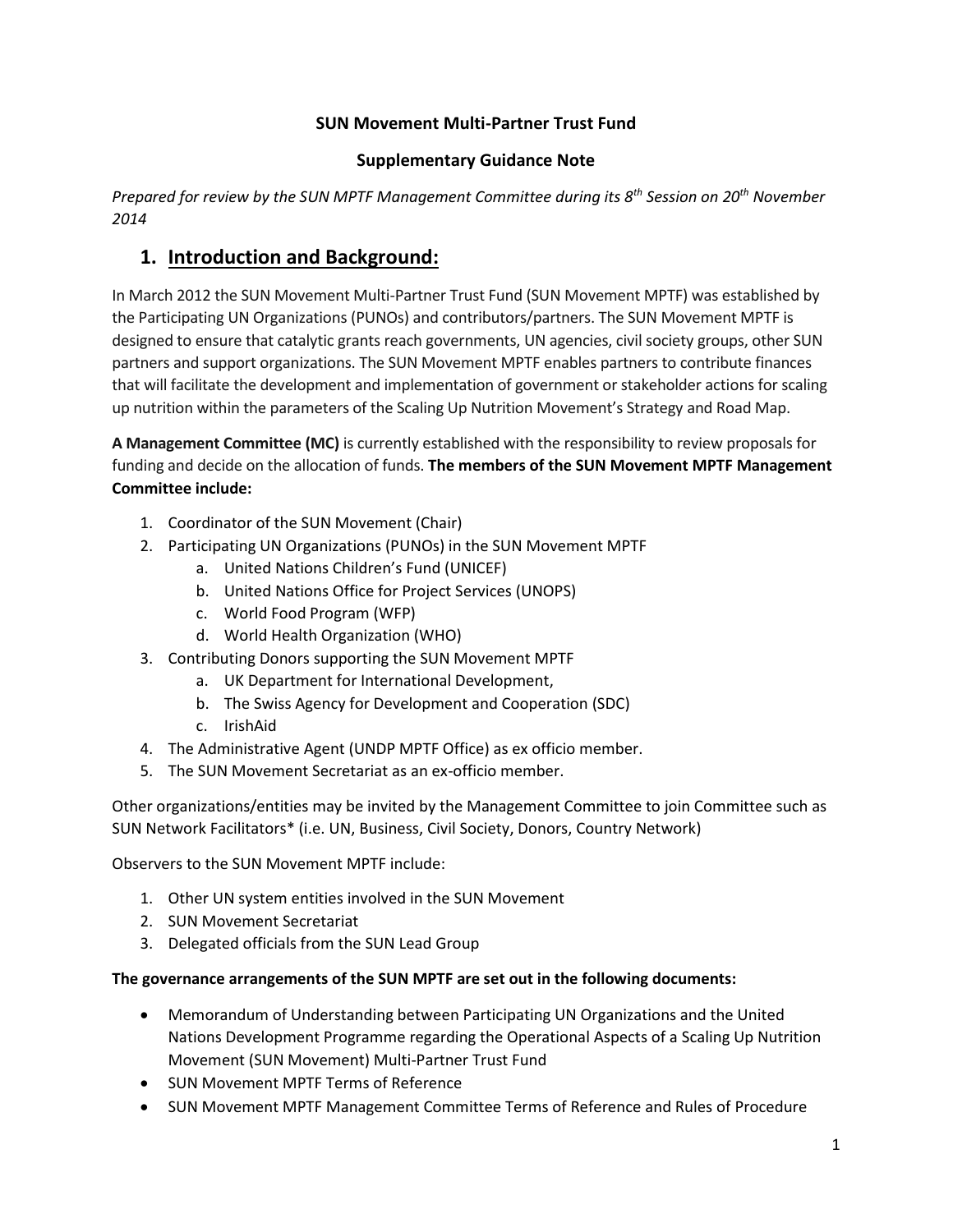These documents provide guidance in relation to the governance structure of the SUN Movement MPTF, including key tasks to be completed by SUN Movement Secretariat, the Administrative Agent (the MPTF Office) and Participating UN Organisations (PUNOs). In particular they establish roles and responsibilities for:

The Management Committee:

- Section 3.2, 3.4, 3.8 of the SUN Movement MPTF Terms of Reference
- Paragraph 4.1 and 10.1 of Section A –Management Committee Terms of Reference and Paragraphs 2.2 of Section B - Rules of Procedure of the SUN Movement MPTF Management Committee Terms of Reference and Rules of Procedure

### Participating UN Organisations (PUNOs)

- Memorandum of Understanding between Participating UN Organizations and the United Nations Development Programme regarding the Operational Aspects of a Scaling Up Nutrition Movement (SUN Movement) Multi-Partner Trust Fund
- Sections 3.1 and 3.3, 3.5 and 3.8 of the SUN Movement MPTF Terms of Reference
- Paragraphs 10.3 of Section A Management Committee Terms of Reference and Paragraphs 1 through 6 of Section B - Rules of Procedure of the SUN Movement MPTF Management Committee Terms of Reference and Rules of Procedure

## SUN Movement Secretariat

- Sections 3.2, 3.5 and 3.6 of the SUN Movement MPTF Terms of Reference
- Paragraph 5.1 and 10.2 of Section A –Management Committee Terms of Reference and Paragraphs 1.1, 1.3, 2.1, 2.2.1, 2.2.2, 2.2.3, 2.3, 2.4, 4.1, 5.1 and 7.1

The Administrative Agent (MPTF Office)

- Memorandum of Understanding between Participating UN Organizations and the United Nations Development Programme regarding the Operational Aspects of a Scaling Up Nutrition Movement (SUN Movement) Multi-Partner Trust Fund
- Sections 3.2, 3.5 and 3.6 of the SUN Movement MPTF Terms of Reference
- Paragraphs 2.2.1, 3.1, 3.2, 4.1 and 6.1 of Section B Rules of Procedure of the SUN Movement MPTF

### **The Civil Society Network (CSN) Secretariat**

 $\overline{\phantom{a}}$ 

The CSN Secretariat<sup>1</sup> was established in 2012. Through SUN Movement MPTF Funding, the CSN Secretariat has received resources to employ a full time coordinator and more recently a country support officer. Funding is also provided by the SUN Movement MPTF for the CSN Secretariat staff to carry out its roles and responsibilities. The CSN Secretariat is hosted by Save the Children UK. While the SUN Movement MPTF logframe sets out specific outcomes for the CSN Secretariat, it's role in MPTF procedures (project preparation, approval and finalization and reporting) has not been articulated.

<sup>1</sup> The CSN Secretariat is referred to as the 'Global CSO network' in MPTF documents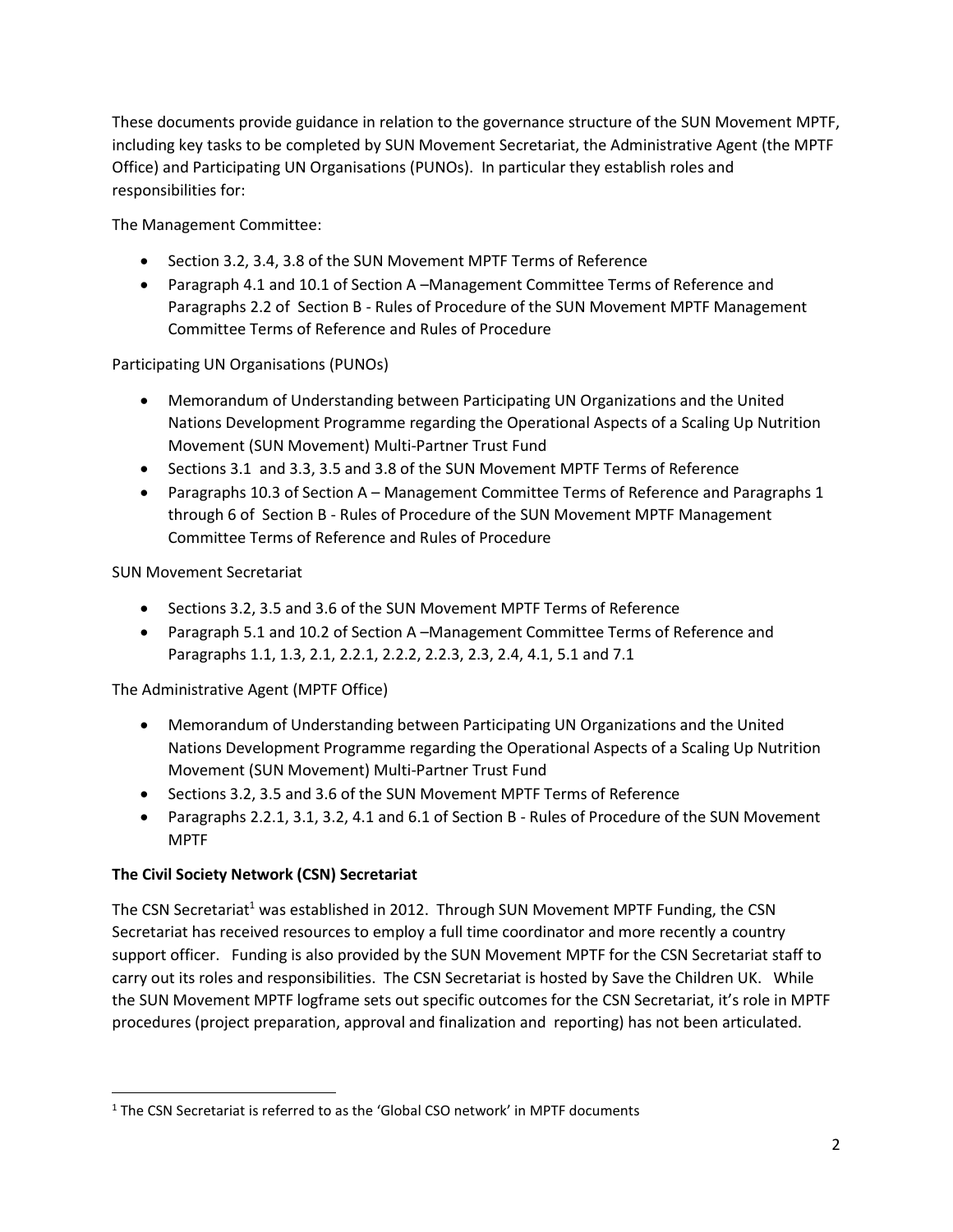# **2. Scope of this document:**

This supplementary guidance note aims to:

- 1. Complement the information already set forth in the above referenced documents in relation to the roles and responsibilities of the Participating UN Organisations.
- 2. Clarify the role of the SUN Civil Society Network which was not established at the time of drafting the above two documents.

## **3. Roles and Responsibilities**

## **3.1 Participating UN Organisations**

*To ensure that all recommendations of the Management Committee are well addressed, Head Offices of Participating UN Organisations will ensure that grants to Implementing Partners are effectively managed, implemented and reported.* 

As the Participating UN Organisations assume full programmatic and financial accountability for funds transferred to them as the result of a project approval<sup>2</sup>, the PUNO will ensure that:

## **Project preparation (activities to take place before submission to the SUN Movement Secretariat)**

- 1. Project documents are complete, accurate and in line with all aspects of the PUNO's own internal procedures and regulations
- 2. All due diligence has been performed in relation to the integrity of proposed partners involved in the project as well as abidance with the SUN Movement Principles of Engagement
- 3. Project objectives and implementation metrics are in line with the SUN Movement MPTF logframe and satisfy all internal requirements of the PUNO
- 4. Project documents are accompanied by a complete budget which is clearly broken down by objective and where applicable, costs per unit and per hour
- **5.** The project budget *reflects reasonable costs of operation in the implementation location. Only local consultants can be included in the project, therefore the project budget should not include the costs of international consultants, per diems or unnecessary equipment*.

## **Project approval and finalization**

l

1. A representative from the PUNO Head Office at project level and in collaboration with the representative of the lead NGO is available to provide background information about the proposal to the members of the Management Committee and the SUN Movement Secretariat, promptly respond to queries by the Management Committee and take responsibility for timely completion of any revisions or satisfying any recommendations in collaboration with the lead NGO.

<sup>&</sup>lt;sup>2</sup> See page 7 of Scaling Up Nutrition (SUN) Movement Multi-Partner Trust Fund Terms of Reference (29 February 2012)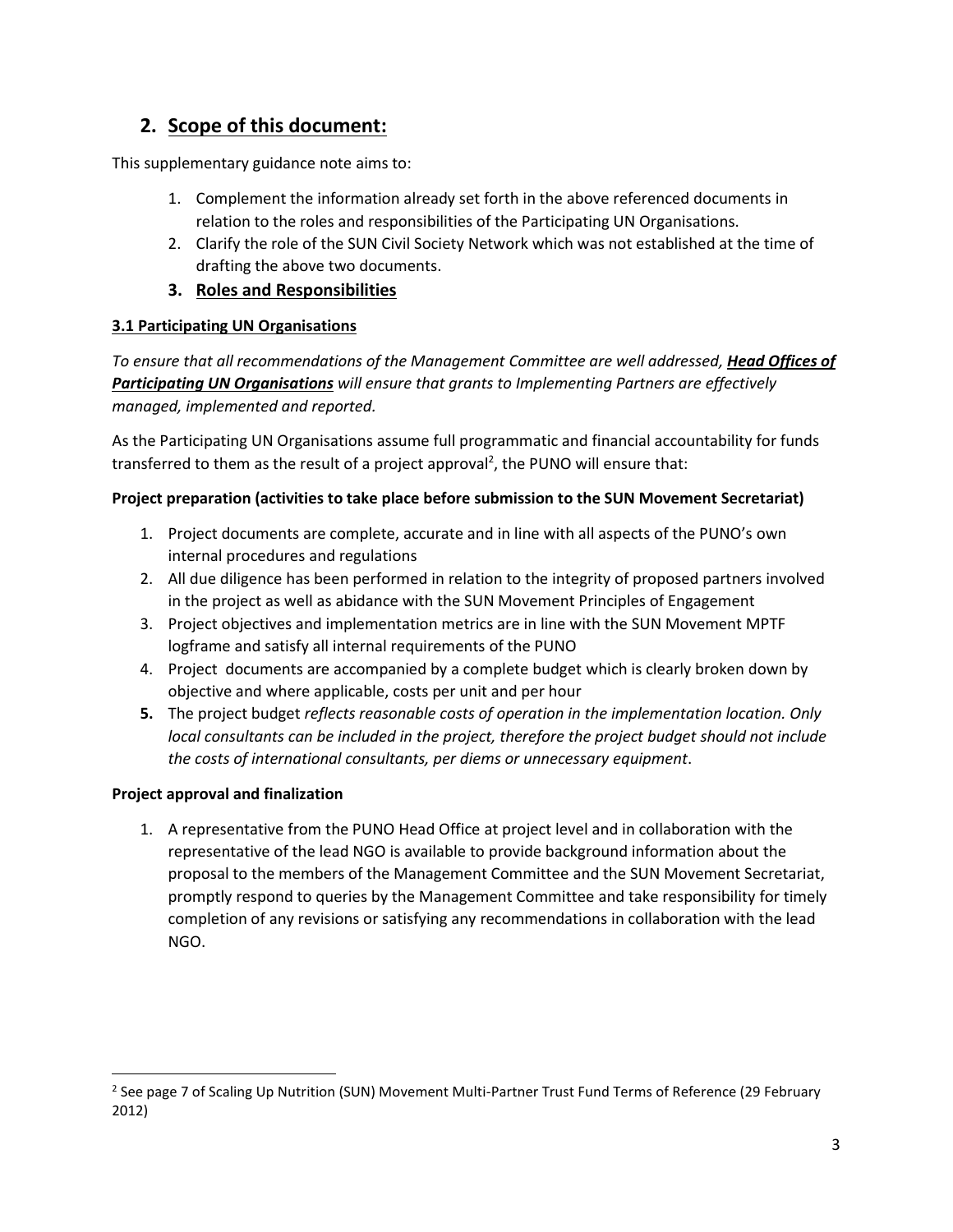### **Transfer of Funds**

- 1. Upon transfer of project funds from the Administrative Agent (the MPTF Office), the PUNO will provide the Management Committee (via the SUN Movement Secretariat) with an estimated date of fund transfer to the Implementing Partner.
- 2. A detailed aggregate schedule of payment transfers from the PUNO to Implementing Partners is shared with the SUN Movement Secretariat and updated every quarter (end of March, June, September and December). This schedule should indicate the status of payments (both complete and expected) and be accompanied by a narrative to explain lengthy delays (more than 2 weeks beyond agreed schedule) if required.

## **Reporting**

 $\overline{\phantom{a}}$ 

1. A detailed aggregate schedule of quarterly reporting timelines is shared with the Management Commitment (via the SUN Movement Secretariat). Please note that annual reports must be submitted to the SUN Movement Secretariat and the Administrative Agent **no later than three months (31 March)** after the end of the calendar year. <sup>3</sup>

Assurance that the PUNO has reviewed these quarterly reports, clarified any inconsistencies and In the opinion of the PUNO the information represents a fair and reasonable assessment of progress. **Project Revision Requests** (budget revisions, timeline extensions, and/or change of scope)

1. Where a budget revision request does not affect the original total budget allocation for the project and involves less than a 15% shift in funding allocation between budget lines, the PUNO will negotiate and agree the revision with the Implementing Partner. A revised excel budget which clearly indicates the agreed changes and provide the justification for these will be submitted to the SUN Movement Secretariat and Administrative Agent. The SUN Movement Secretariat keeps records of the project revisions.

## **3.2 SUN Civil Society Network (CSN) Secretariat**

The SUN Movement MPTF Logframe sets out the following outputs for the CSN:

- B 1.4 The Global CSO network tracks how the CSAs are progressing and supports individual CSAs as they become established and assists with any challenges or conflicts at country level
- B2.3 The Global CSO network supports individual CSAs with establishing advocacy strategies and assessing their effectiveness
- B 3.3 The Global CSO network assists individual CSAs to make optimal contributions to national platform
- B 4.3 Global CSO network monitors the contribution of CSAs on accountability and advises on optimal ways to do this
- B 5.2 Global CSO network effectively supports national CSAs, sharing lessons, tools, providing advocacy advice

To date, the CSN Secretariat has worked very closely with the SUN Movement Secretariat to share information and answer queries by the Management Committee regarding the progress of SUN

<sup>&</sup>lt;sup>3</sup> See Section 3.3, page 9 of the SUN Movement MPTF Terms of Reference, 29 February 2012